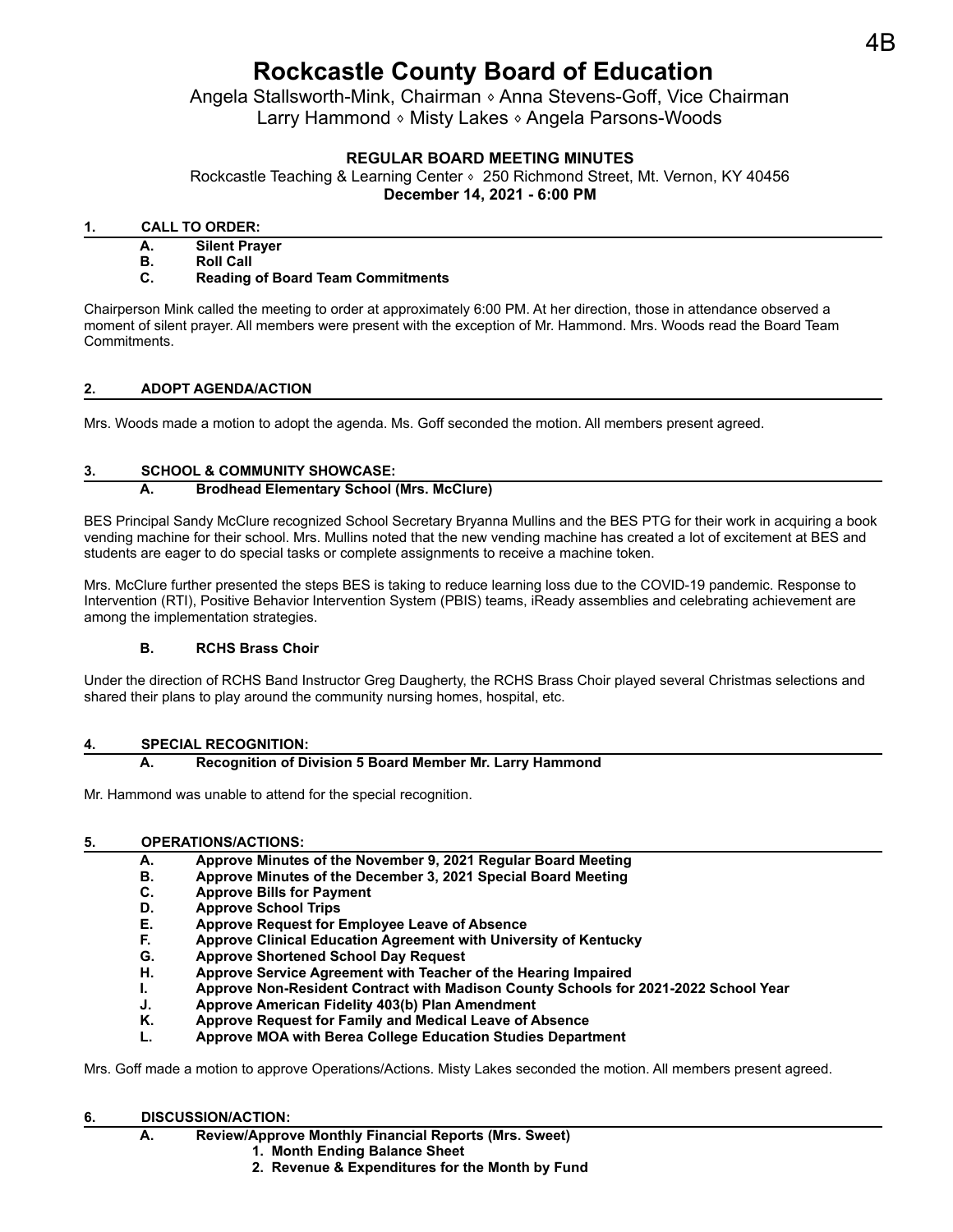Finance Director Jenny Sweet presented the monthly financial reports. Ms. Goff made a motion to approve the monthly financial reports. Ms. Woods made a second. All members present agreed.

## **B. Review/Approve Workers Compensation/Employers Liability Insurance FY 2022 (Mrs. Sweet)**

Finance Director Jenny Sweet recommended the renewal from Houchens Insurance Group with a proposal from Kentucky Employers Mutual Insurance (KEMI). Based on the quote, their renewal option for 2022 is \$55,771.35. This is an increase of \$1,891.35 from the prior year. KEMI applied for the maximum schedule credit. In addition, the district will receive a dividend check from KEMI in the amount of \$12,830.17 for the 2018 policy year which will offset the increase. Mrs. Lakes made a motion to approve the Workers Compensation/Employers Liability Insurance FY 2022. Mrs. Woods seconded the motion. All members present agreed.

#### **C. Review/Approve 2022-2023 School Calendar Committee (Mr. Reppert)**

Director of Student Services Marcus Reppert presented the 2022-2023 Calendar Committee and noted that the Board would need to designate a member to serve as well. Ms. Goff was recommended by fellow Board members. Mrs. Woods made a motion to approve the 2022-2023 School Calendar Committee with Ms. Goff being the Board representative. Mrs. Lakes seconded the motion. All members present agreed.

#### **D. Review/Approve RES Special Education Teacher Position (Mrs. Hubbard)**

Director of Special Education Rebecca Hubbard explained that there are currently two special education teachers at Roundstone Elementary School and that they can each have up to 15 students on their caseloads. There is one special education teacher who is temporarily splitting her time between RES and RCHS with a half caseload at each location. (RES = 7; RCHS = 7) There are also two students who require a special education teacher to be a service provider with unique needs as well. Two RES students with IEP's are returning from virtual instruction back to in person instruction after Christmas Break. With the hire of a new position, (and no longer a need for a teacher to split between two schools) this is the caseload summary that we would have at RES: Teacher 1: 15 Teacher 2: 15 (new) Teacher 3: 12

Ms. Goff made a motion to approve the RES Special Education Teacher Position. Mrs. Woods seconded the motion. All members present agreed.

#### **E. Review/Approve Amendment to RCHS and RCMS 4 Hour Cook/Baker Positions (Mrs. Saylor)**

Food Service Director Jamie Saylor requested that 4 hour Cook/Baker positions at RCMS and RCHS be amended to 6 hour positions. The additional hours are needed to adequately staff 2nd chance breakfast, dishrooms, 3rd lunch line at RCHS and increased meals served at RCHS. Mrs. Woods made a motion to approve the 4 hour positions being amended to 6 hour positions. Mrs. Lakes seconded the motion. All members present agreed.

#### **7. DISCUSSION/REVIEW:**

#### **A. Review Superintendent's Personnel Action Report (Mrs. Ballinger)**

Superintendent Ballinger shared the Personnel Action Report for the month of November 2021.

## **8. DEPARTMENT REPORTS**

Department reports were shared via Google Drive with all Board members.

#### **9. BOARD COMMENTS**

Mrs. Lakes shared that she attended the RES Christmas program and was impressed with how the staff went the extra mile to make school enjoyable for students. She also visited the Area Technology Center and was impressed with the real life skills programs the school offers.

Mrs. Mink wished everyone a Merry Christmas and shared her appreciation for the "Stuff the Bus" campaign to benefit tornado victims in western Kentucky.

#### **10. SUPERINTENDENT COMMUNICATION**

Superintendent Ballinger shared additional information about the "Stuff the Bus" campaign and noted that storage space is an issue and that gift cards are now the biggest request. Mrs. Woods added that blood donations are also needed.

Superintendent Ballinger provided an update of COVID-19 numbers now that the mask mandate has been lifted. She reported that there were currently 27 quarantines and 16 positive. A month prior, when masks were in place, there had been 31 quarantines and 15 positives.